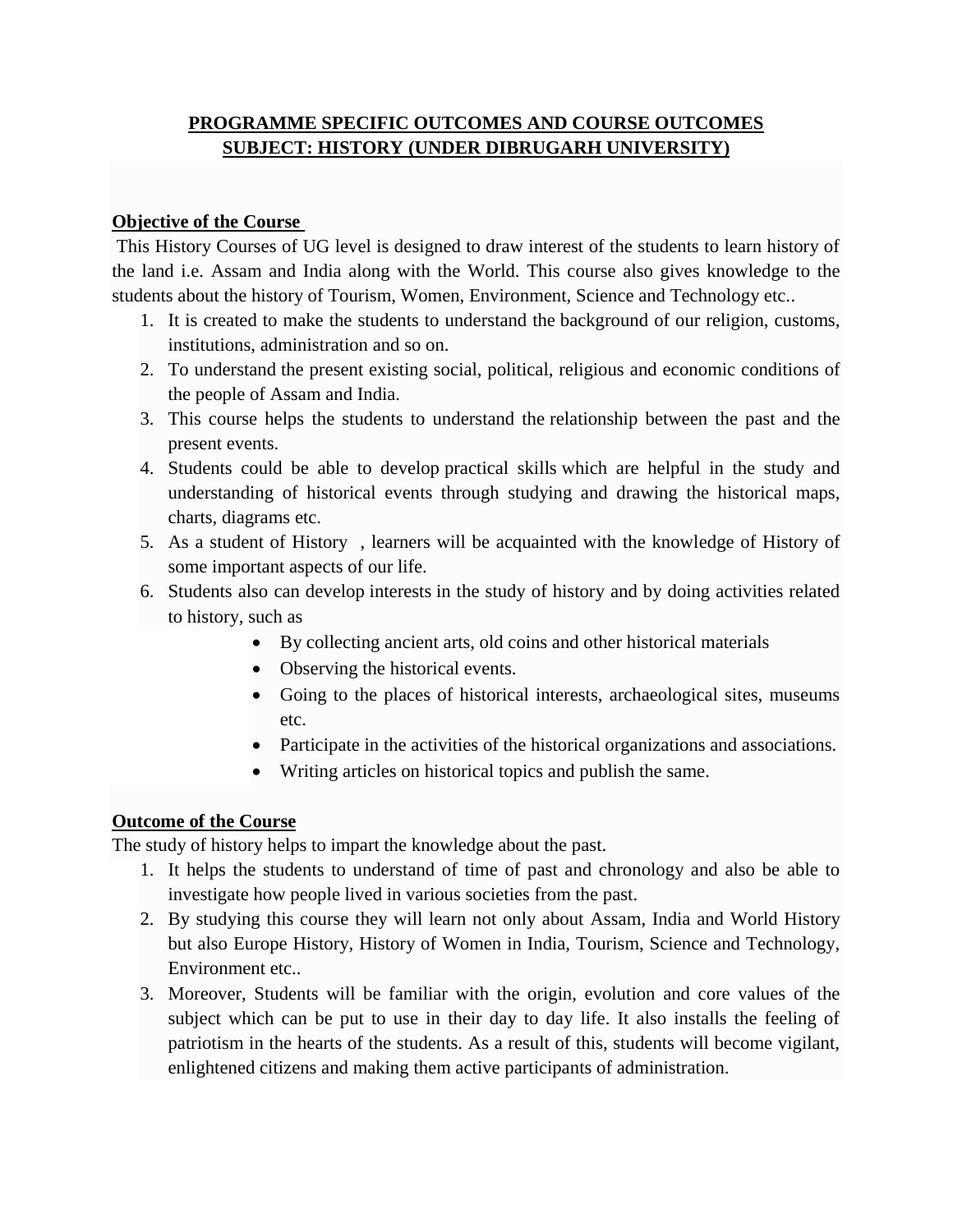- 4. They will also acquire the skills of critical analysis. Students will be acquainted with the basic concepts of the discipline which will make them politically aware.
- 5. Most of all, by studying History the students can acquire knowledge which is very necessary for the public service examination.

# **MAJOR PAPERS-14**

# **BA (Major) History**

## **Course Objective and Outcome**

## **SEMESTER I**

## **Course 1**

## **Title of the Paper : INTRODUCTION TO HISTORY AND ITS SOURCES**

**Objective :** The objective of the course is to introduce to the students to the basics of the discipline of History and acquaint them to understanding of its sources in their varied forms, contents, uses and analysis.

**Outcome** : It is the most important study that gives knowledge to the students about the basics of History writing. This paper gives knowledge to the students about the sources of History of the three period of Indian History i.e. Ancient, Medieval and Modern History and also about the History of Assam.

#### **SEMESTER II**

#### **Course II**

#### **Title of the Paper : EARLY AND MEDIEVAL ASSAM UPTO 1826**

**Objective:** The objective of the paper is to give a critical outline of the political Theory of Assam from the earliest time to its occupation by the East India Company in the  $1<sup>st</sup>$  quarter of  $19<sup>th</sup>$  century. It aims at acquainting the student with major and significant stages of development in the course of History of the state of Assam since early time.

**Outcome** : By studying this course the students will be benefitted with the knowledge of the Kingdoms that existed in the land from earliest time like Varmanas, Palas, Salastambhas, Ahoms, Chutias, Bhuyans Kacharies, Koches and their political and cultural condition during the period.

#### **SEMESTER III**

#### **Course III**

## **Title of the Paper : HISTORY OF ASSAM : 18826-1947**

**Objective :** The course aims at introducing the students to understanding the focus and aspects of changes and developments in the socio-political and economic life of Assam during the colonial period.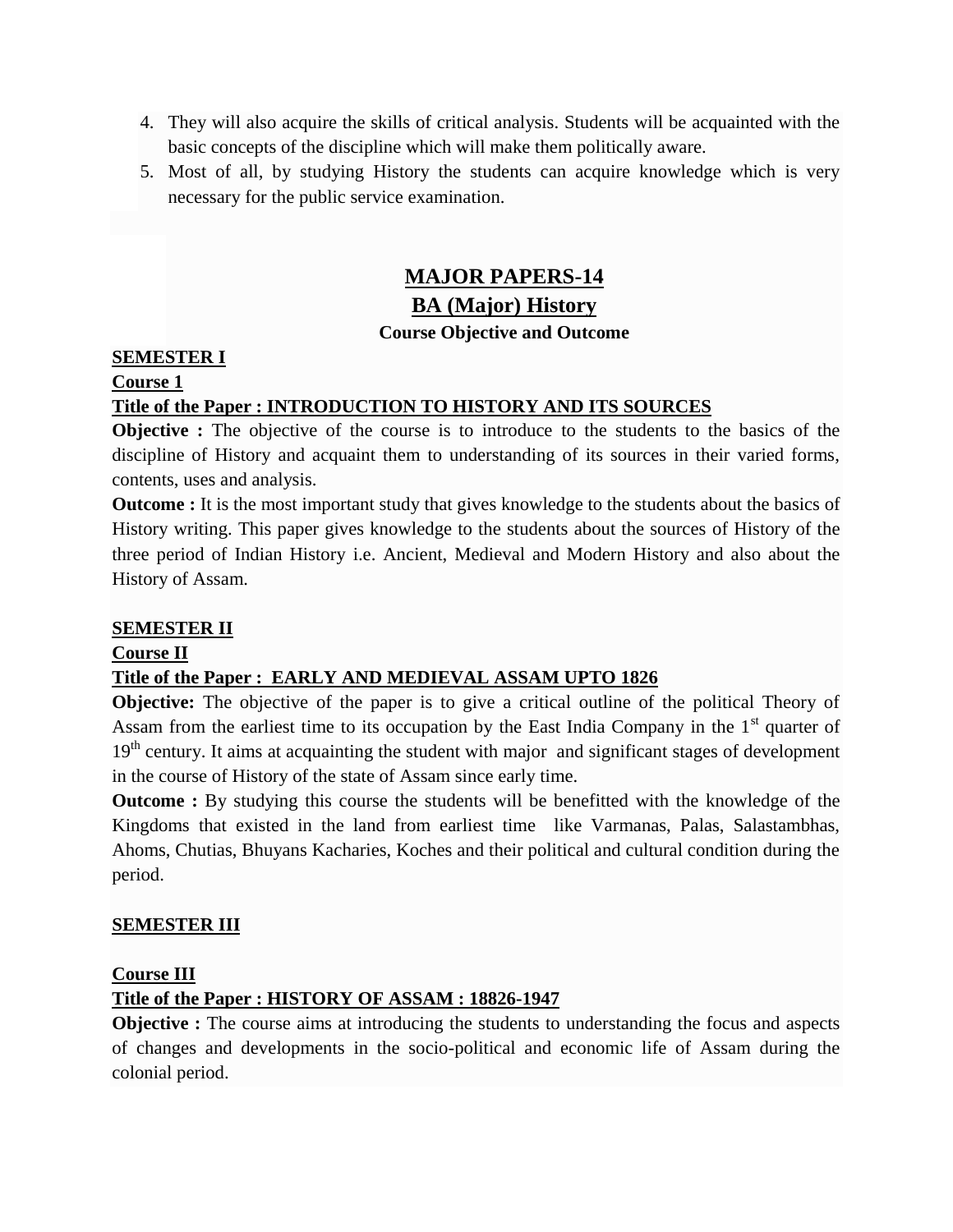**Outcome :** With this paper the students will come to know about the political condition of Assam during British period and their annexations, administration followed by the uprisings and the movements against the British rule.

#### **Course IV**

### **Title of the Paper : SOCIAL AND ECONOMIC HISTORY OF ASSAM**

**Objective :** The objective of the course is to acquaint the students with tha socio-economic history of ancient, medieval and colonial Assam. The development of caste system, religious beliefs, agriculture and land system, the social organization, trade and commerce, various agricultural regulation, plantation economy, development of modern industries, transport system, education, the emergence of middle class, development of literature and press and growth of public association will be analyzed.

**Outcome :** Besides political History, this paper gives knowledge about the socio-economic and religious condition of History of Ancient, Medieval and Colonial Assam.

#### **SEMESTER IV**

#### **Course V**

#### **Title of the Paper : HISTORY OF INDIA ( FROM THE EARLIEST TIME TO 1200 AD)**

**Objective:** This paper intends to acquaint the students with the emergence of state system in north India, the development of imperial state structure, the state formation in the Deccan and in South India in the early period. The paper will apprise the students with the changes and transformation in polity, economy and society in the early period and the cultural interaction of early India with Southern Asian countries.

**Outcome :** This paper helps students by giving knowledge about political condition of India from the period of Indus valley Civilization followed by the Janapadas, Mauryas, Guptas, Pallavas, Chalukyas Cholas etc.

#### **Course VI**

#### **Title of the Paper : HISTORY OF INDIA ( From 1200-1750 A.D.)**

**Objective :** The objective of the paper to acquaint the pupils with political development in India between 1200-1750. It requires the pupils to understand the states in Medieval Times, Administrative apparatus and society, economy and culture of India in Pre-Modern period.

**Outcome :** The outcome of the paper is that it gives knowledge about the political and administrative condition of Delhi Sultanate and Mughal period along with the rise of Maratha under Shivaji. The pupils also come to know about the religious condition of the period.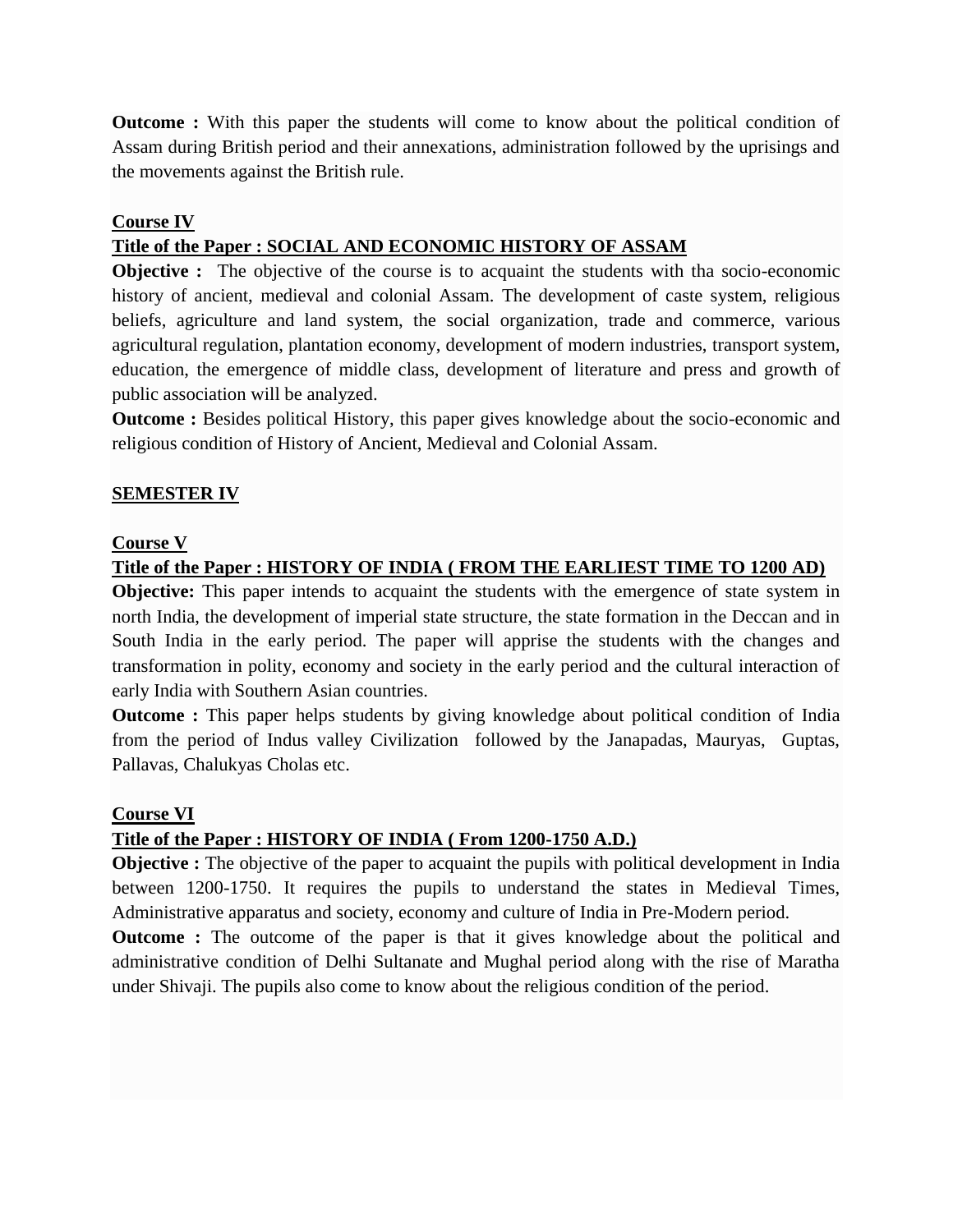#### **SEMESTER V**

#### **Course VII**

## **Title of the Paper : HISTORY OF INDIA (From 1750-1947 AD)**

**Objective** : The paper tries to highlight the major factors that led to the establishment and consolidation of the British rule in India. It also tries to see the process of the growth of nationalist movement, which ultimately led to the end of the British Colonial rule in the country. **Outcome :** This paper enlighten the students with the knowledge of the British rule in India, their administration, alliances, policies and movements against British.

#### **Course VII**

#### **Title of the paper : HISTORY OF EUROPE (1453-1815)**

**Objective:** The objective of this paper is to acquaint the undergraduate students about the major trends and developments that took place in Europe which ushered in Modern Age.

**Outcome:** This paper will help the students to acquire knowledge of transition from feudalism to capitalism, the voyages to the new world, the Renaissance. It also helps to gain knowledge about reformation movement in Europe and also rise of absolutism and enlightened despotism and also about Napoleon.

#### **Course IX**

#### **Title of the paper : HISTORY OF EUROPE (1815-1945)**

**Objective :** The objective of this paper is to acquaint the students with the major political developments in Europe from 1815 to 1945. This course aims to bring to the students an understanding of the courses of transition of the continent from nation states to the major colonial powers.

**Outcome :** This paper helps student to acquaint knowledge about the condition of Europe prior to World war I including the Congress of Vienna, Unification of Italy and Germany, Eastern Question, Role of Russia. It also give knowledge about  $1<sup>st</sup>$  World war and Italy under Mussolini and Germany under Hitlar.

#### **Course X**

#### **Title of Paper : TOURISM IN NORTH-EAST INDIA : HISTORICAL DIMENSION**

**Objective :** This paper intends to give the students an idea about Tourism in North East India with special reference to the historical monuments and places of North eastern region of the country as heritage site of the nation. It aims to acquaint them with the growing vocation of Tourism as an Industry and the applicability of Historical knowledge for its growth.

**Outcome** : This gives the knowledge of Tourism and its definition and also focuses on the Historical remains and culture of various places of Assam that attracts the tourists . This also make student aware of places of wildlife of tourist interest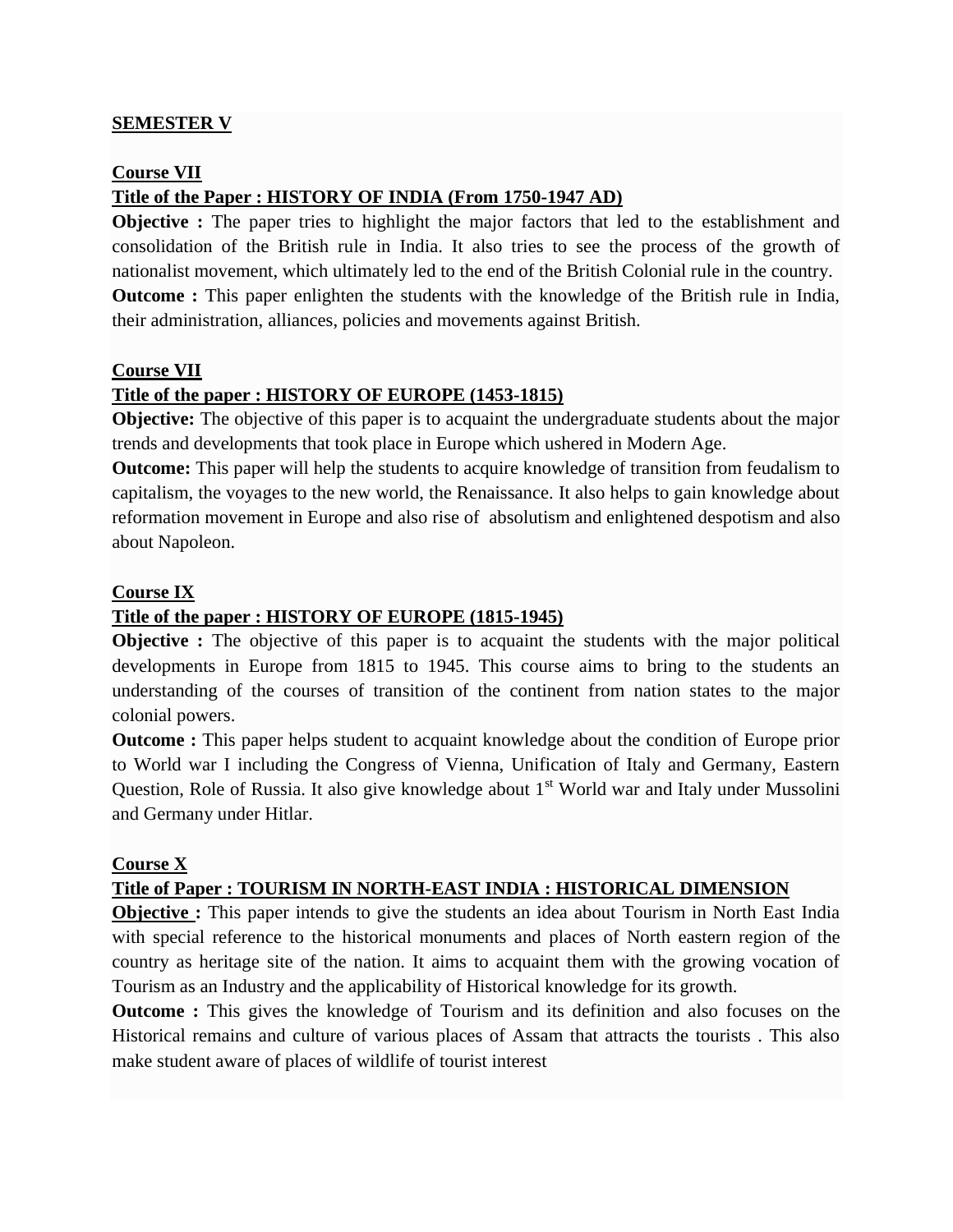## **SEMESTER VI Course XI Title of the paper : HISTORY OF ECOLOGY AND ENVIRONMENT IN INDIA**

**Objective :** This course intend to acquaint the students with the new discipline of ecological and environmental history . It intends to familiarize them with the relation between ecology and human civilization with particular reference to post independence India. It also attempts to bring the pupil to the understanding of the social and economic conflicts emerging due to environmental factors.

**Outcome :** after studying this course students will come to know about the Environmental History of India and various steps taken by people and the government in various period of History and its effects on the Environment of the land.

#### **Course XII**

## **Title of the paper : WOMEN IN INDIAN HISTORY**

**Objective :** The objective of this course is to describe the Feminist Movement. The key concepts in Women studies as well as sources for reconstruction of Women's History. It will also describe the status of women in Indian society during the Vedic and Medieval period. Further the reform movement as well as the role of women in India's Freedom struggle will be dealt with.

**Outcome** : By this paper the students will be acquainted with the knowledge of Gender division and also about the women and their struggle to achieve their goal in life and also about the organization and figure who did most to upgrade the status of Women in Indian society.

#### **Course XIII**

#### **Title of the paper :WORLD REVOLUTION**

**Objective :** The objective of this course is to introduce the students to the significant historical changes in the socio political and economic life in the world beginning with the  $17<sup>th</sup>$  century European enlightenment to the coming of Globalization.

**Outcome :** This paper gives the knowledge of the revolution like Glorious revolution, French Revolution, October Revolution, Green Revolution etc. and also and its impact on society , economy and culture.

#### **Course XIV**

## **Title of the paper :HISTORY OF SCIENCE AND TECHNOLOGY IN INDIA**

**Objective:** The objective of this paper is to acquaint the student with the development in Indian Science and Technology since early times in order to creat in them an understanding of the countries contribution towards the growth of scientific research and technological developments in the world.

**Outcome :** By studying this paper the students get knowledge about the development of science and technology in early, medieval and colonial India.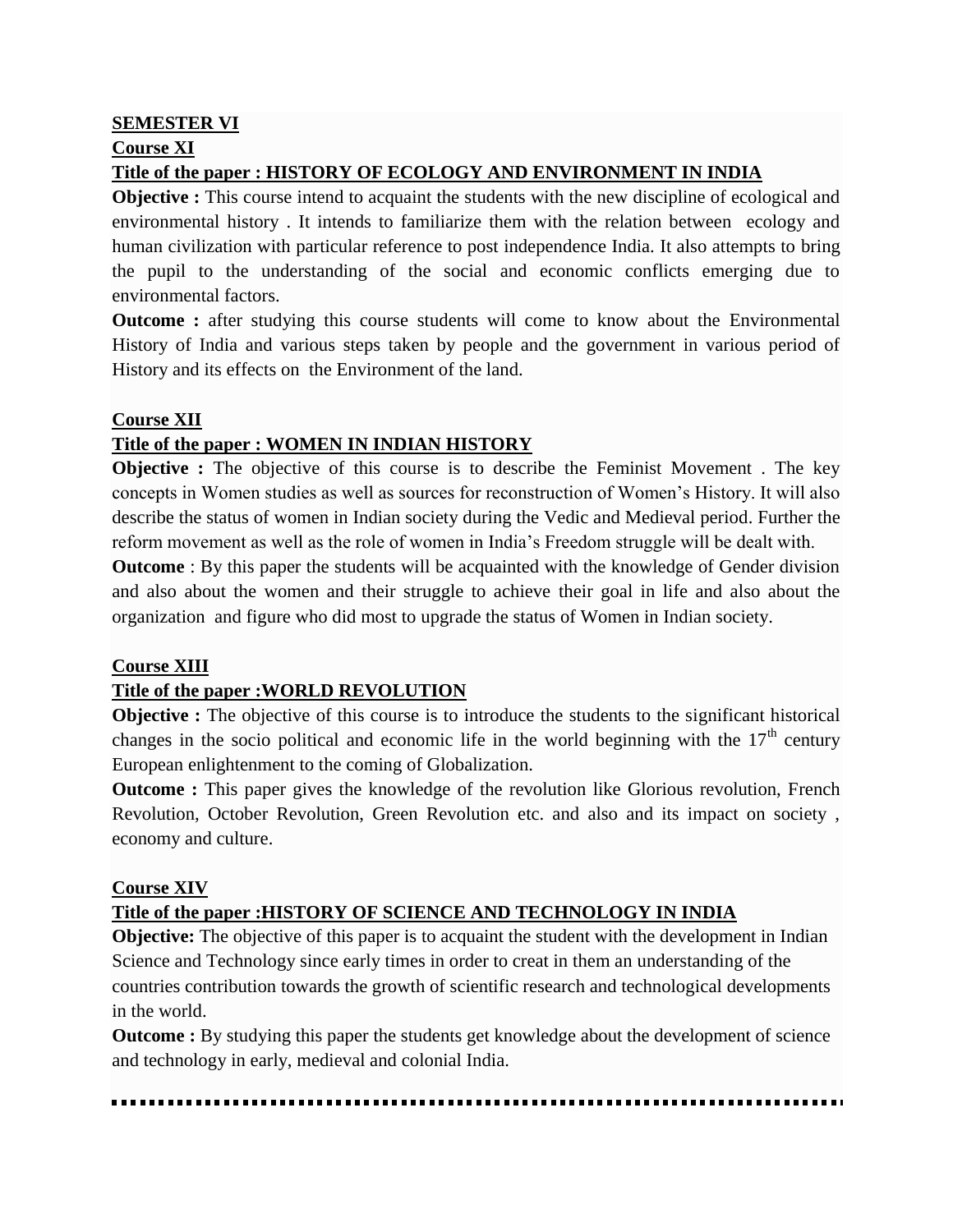## **CORE PAPERS (6 Papers)**

#### **SEMESTER I**

## **Course I**

## **Title of Paper : HISTORY OF ASSAM: 1228-1826**

**Objective :** The objective of this paper is to give a general outline of the History of Assam from the  $13<sup>th</sup>$  century to the occupation of Assam by the English east India Company in the first quarter of the  $19<sup>th</sup>$  century. It aims to acquaint the students with the major stages of developments in the political, , social and cultural history of the state during the medieval time .

**Outcome :** The outcome of this paper is that it gives knowledge about the sources of Medieval Assam History and the political condition and the administrative system of Assam during Ahom period.

## **SEMESTER II**

#### **Course II**

#### **Title of Paper : HISTORY OF ASSAM: 1826-1947**

**Objective :** This course aims at acquainting the students with the maincurrents of the sociopolitical and economic development in Assam during colonial period.

**Outcome :** Going through this paper students will come to know about the political condition of Assam during the British rule such as consolidation of British rule, annexation of Cachar, and the uprising in the land against the policies of the British.

#### **SEMESTER III**

#### **Course III**

## **Title of Paper : HISTORY OF EUROPE : 1453-1815**

**Objective :** The objective of this paper is to acquaint the students with the major development in European political-economic scenario since Renaissance till the end of the French Revolution.

**Outcome :** This paper gives knowledge about the Modern Europe including Renaissance, Colonial expansion, Scientific revolution, enlightenment in Europe and also French Revolution and Nepoleon Bonaparte.

#### **SEMESTER IV**

#### **Course IV**

#### **Title of Paper : HISTORY OF INDIA FROM EARLIEST TIMES TO 1526**

**Objective :** The objective of this paper is to acquaint the students with the general outline of the history of India from the known earliest times to the coming of the Mughals to India in the first quarter of the  $16<sup>th</sup>$  century. It is aimed at giving them a comprehensive idea of the developments in all spheres of life during this period.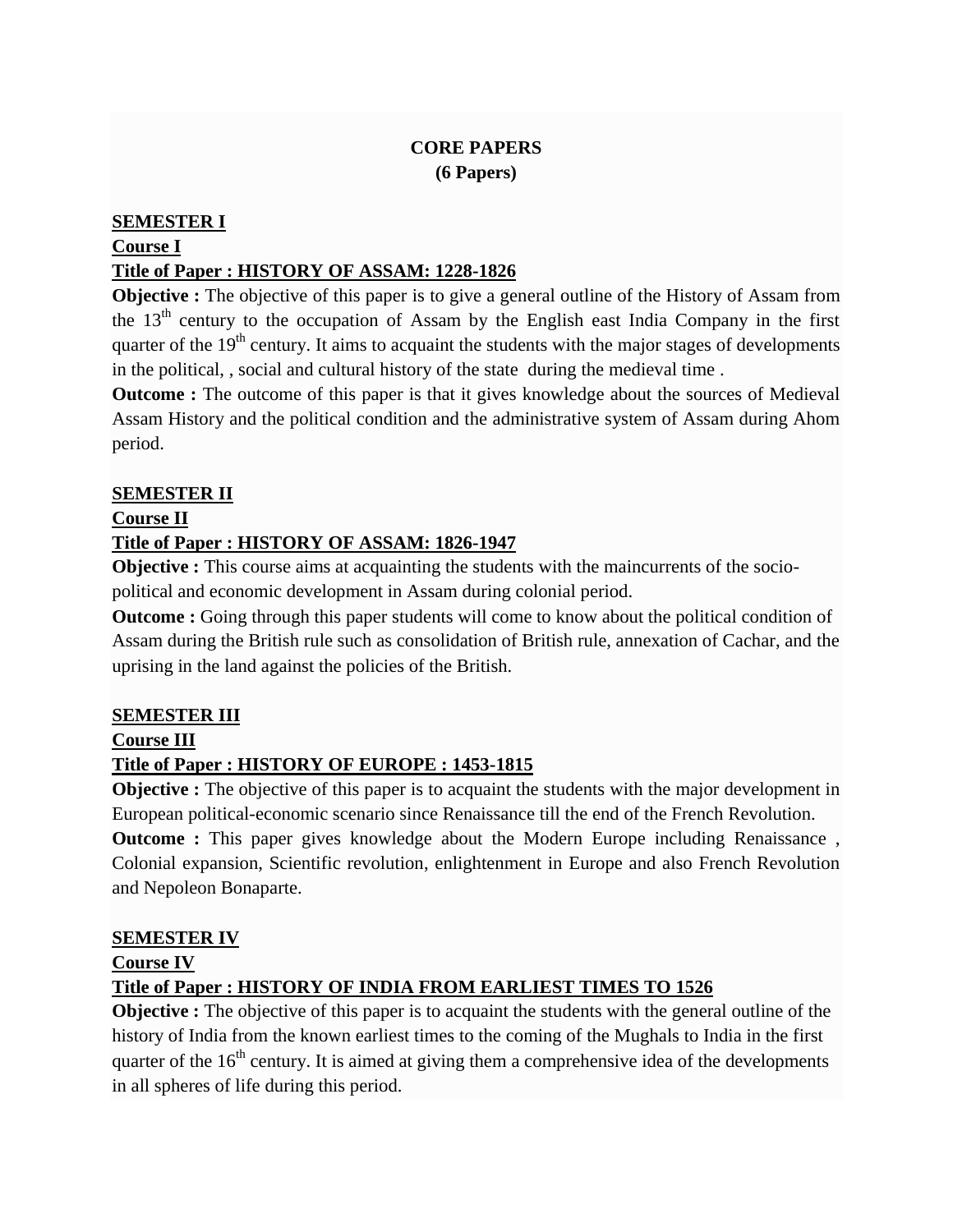**Outcome :** After studying this paper the students will get the knowledge about the Indus Vally civilization followed by Mahajanapada, , Mauryas, Guptas, aaaaaaaPallavas, Cholas, Chalukyas etc. it also gives knowledge about the Medieval India till 1526 including the Sultanate period.

#### **SEMESTER V**

#### **Course V**

### **Title of Paper : HISTORY OF INDIA: 1526-1947**

**Objective :** This paper aims to acquaint the students with the general course of events in the field of political, social, cultural and economic affairs in India from the foundation of the Mughal Empire in 1526 till independence in 1947.

**Outcome :** this paper gives knowledge about the political condition of India during Mughal Period and also Colonial India including the movements against British .

#### **SEMESTER VI**

#### **Course VI**

**Title of Paper : HISTORY OF ECOLOGY AND ENVIRONMENT IN INDIA ( Optional 1)**

**Objective :**The course intends to acquaint the students with the new discipline of ecological and environmental history. Its intends to familiarize them with the relation between ecology and human civilization with particular reference to post independence India. It also attempts to bring the pupil to the understanding the social and economic conflicts emerging due to environmental factors.

**Outcome:** after studying this course students will come to know about the Environmental History of India and various steps taken by people and the government in various period of History and its effects on the Environment of the land.

#### **Course VI**

#### **Title of Paper : WOMEN IN INDIAN HISTORY ( Optional 1I)**

**Objective :** The objective of this course is to describe the feminist movement, the key concepts in Women studies as well as source for reconstruction of Women History. It also describe the status of women in Indian society during the Vedic and Medieval period . Further the reform movement as well as the role of women in India's Freedom Struggle will be dealt with.

**Outcome** : By this paper the students will be acquainted with the knowledge of Gender division and also about the women and their struggle to achieve their goal in life and also about the organization and figure who did most to upgrade the status of Women in Indian society.

\*\*\*\*\*\*\*\*\*\*\*\*\*\*\*\*\*\*\*\*\*\*\*\*\*\*\*\*\*\*\*\*\*\*\*\*\*\*\*\*\*\*\*\*\*\*\*\*\*\*\*\*\*\*\*\*\*\*\*\*\*\*\*\*\*\*\*\*\*\*\*\*\*\*\*\*\*\*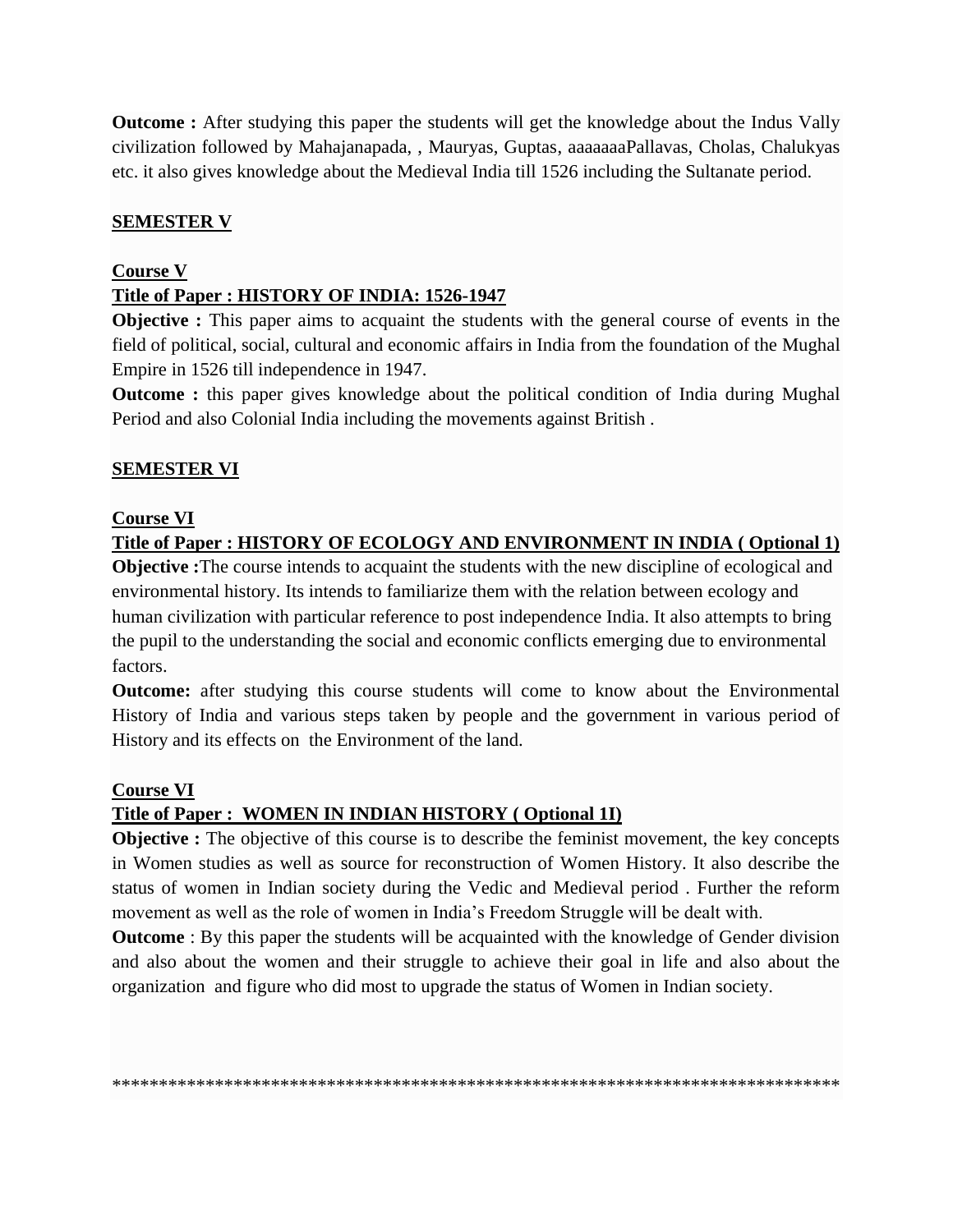# **[Dept of History](http://www.furkatingcollege.edu.in/courses-program-outcomes/#1605545271353-1f40f2d3-2fee) Program Specific Outcomes ( CBCS) (PSOs of B.A. History)**

#### **Objective of the Course**

The History Courses of UG level is designed to break the traditional stereotype learning and at the same time draw interest of the students to learn history of India, World and so on.

- 0. It is created to make the students to understand the background of our religion, customs, institutions, administration and so on.
- 1. To understand the present existing social, political, religious and economic conditions of the people.
- 2. This course helps the students to understand the relationship between the past and the present events.
- 3. Students could be able to develop practical skills which are helpful in the study and understanding of historical events through studying and drawing the historical maps, charts, diagrams etc.
- 4. It is interdisciplinary which helps students to access skills from other disciplines.
- 5. Students also can develop interests in the study of history and by doing activities related to history, such as
	- By collecting ancient arts, old coins and other historical materials
	- Observing the historical events.
	- Going to the places of historical interests, archaeological sites, museums etc.
	- Participate in the activities of the historical organizations and associations.
	- Writing articles on historical topics and publish the same.

#### **Outcome of the Course**

The study of history helps to impart the knowledge about the past. It helps the students to understand of time of past and chronology and also be able to investigate how people lived in various societies from the past. By studying this course they will learn not only about Indian History and World History but also Europe History, History of Japan, China Great Britain. This course also focus on the History of Assam. Moreover, Students will be familiar with the origin, evolution and core values of the subject which can be put to use in their day to day life. It also installs the feeling of patriotism in the hearts of the students. As a result of this, students will become vigilant, enlightened citizens and making them active participants of administration. They will also acquire the skills of critical analysis. Students will be acquainted with the basic concepts of the discipline which will make them politically aware. Most of all, by studying History the students can acquire knowledge which is very necessary for the public service examination.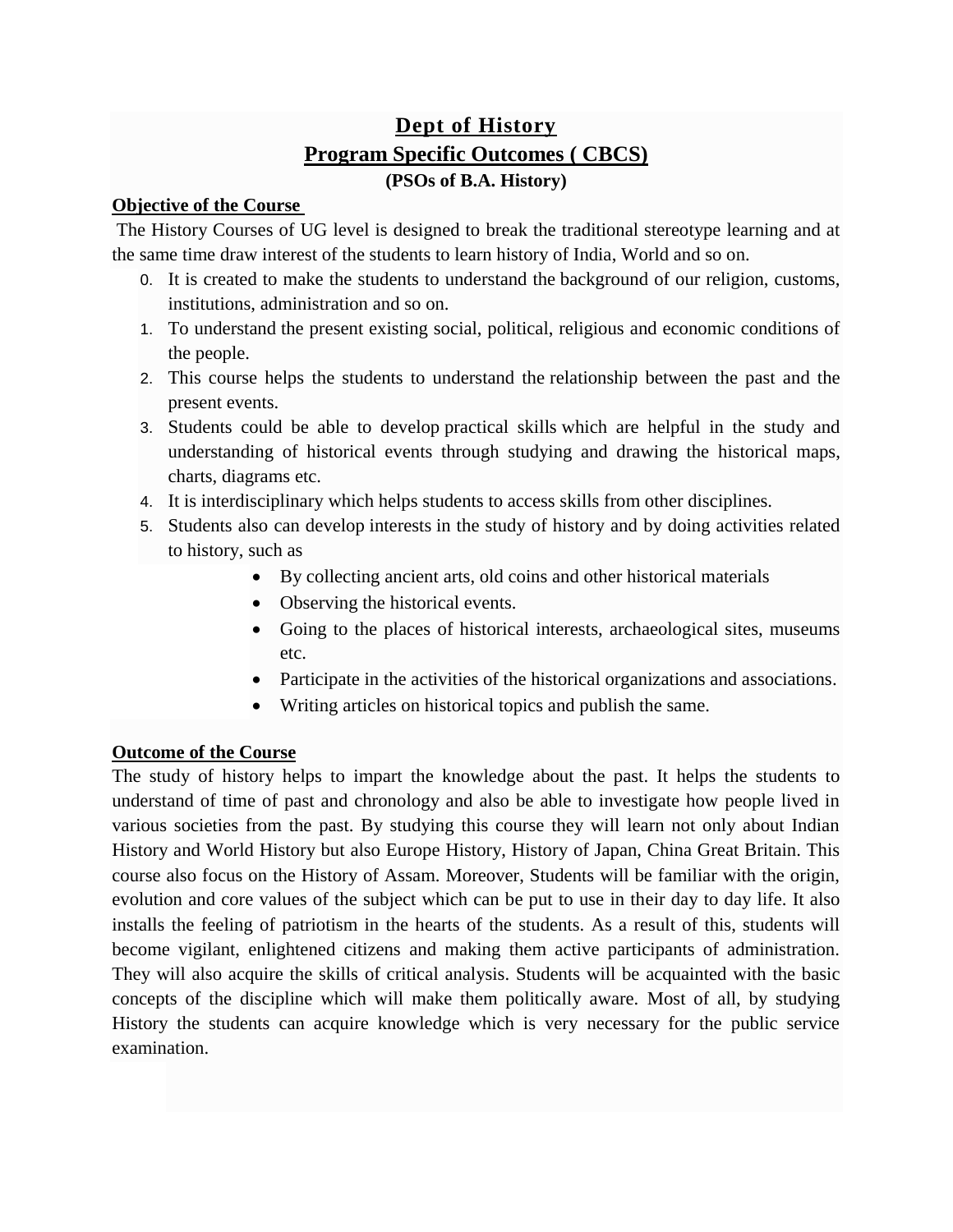# **CORE COURSES-14 BA (Hons). History Course Objective and Outcome**

#### **SEMESTER I:**

## **Course Code : HISHC101 Course Title: HISTORY OF INDIA- I**

**Objectives:** The objective of this course is to analyze the various source materials for the reconstruction of Ancient Indian History and the approaches of historical reconstruction. The students will be acquainted the various ancient cultures, the technological, economic, political and religious development of the period concerned.

**Outcome:** This course helps students to know about our origin in every field of the life i.e. politics, culture, technology , religion etc. of ancient Indians and their struggle to shape the country where we are living now.

#### **Course Code: HISHC102**

## **Course Title: SOCIAL FORMATIONS AND CULTURAL PATTERNS OF THE ANCIENT WORLD**

**Objectives:** The students will acquainted with the evolution of humankind, the beginning of food production, the Bronze Age., advent of iron, the slave society in ancient Greece, the economy and the Political culture of the ancient Greece.

**Outcome:** This course helps the students to understand and learn the history of evolution of human being and gradual settlement which could be termed as civilization like Minion and Greece . In this way students can learn how people paved their way to live life towards modernization.

#### **SEMESTER II:**

#### **Course Code: HISHC103**

#### **Course Title: HISTORY OF INDIA II**

**Objectives:** The objective of this course is to acquaint the students with agrarian economy, the growth of urban centers in northern and central India and the Deccan as well as craft production, trade routes and coinage and also the process of state formation and the Mauryan and post-Mauryan polities with special reference to the Kushnas, Satavahanas and Gana-Sanghas. Besides, another objective of this paper is to study about the land grants, land rights and peasantry, urban decline and religious traditions of early India.

**Outcome:** This course help students to understand the process of state formation in India specially the Mauryan and post-Mauryan polities with special reference to the Kushanas,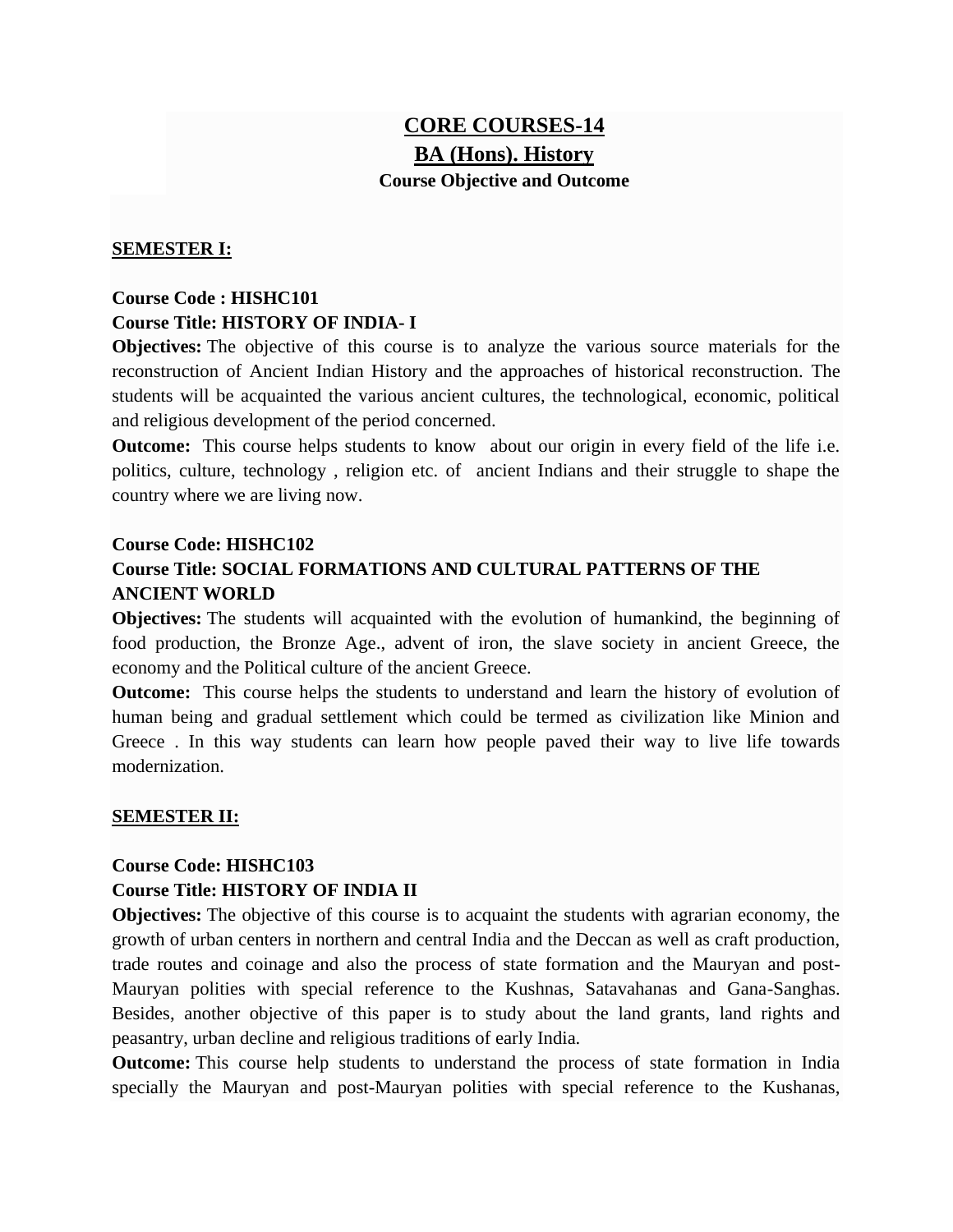Satavahanas and Gana-Sanghas and also about the land grants made by the kings and land rights and peasantry, urban decline and religious traditions of early India.

#### **Course Code: HISHC104**

## **Course Title : SOCIAL FORMATIONS AND CULTURAL PATTERNS OF THE MEDIEVAL WORLD**

**Objectives:** The learners will be acquainted with the Roman Empire, slave society, the cultural and trade. Along with, the learners will also be acquainted with the crisis and disintegration of the Roman Empire. The students will be exposed to Economic development in Europe from 7th to 14th centuries covering production, technological developments, growth of towns and trade and feudal crisis.

**Outcome:** Going through this course , students will be able to understand the history of Roman empire as well as able to know the economic development in Europe from 7th to 14th centuries covering production, technological developments, growth of towns and trade and feudal crisis.

#### **SEMESTER III**

#### **Course Code: HISHC105**

#### **Course Title: HISTORY OF INDIA III (c. 750 -1206)**

**Objectives:** The students will acquire knowledge about the sources for the reconstruction of early medieval Indian history particularly political and agrarian structure and social changes, religion, trade and commerce of that period

**Outcome:** After the completion of the course students shall be able to gain knowledge regarding political structure and social and religious institutions, the agrarian structure and social change, and about trade and commerce and also religion.

#### **Course Code: HISHC106**

#### **Course Title : RISE OF THE MODERN WEST – I**

**Objectives:** This paper will help the students to acquire knowledge of transition from feudalism to capitalism, the voyages to the new world, the Renaissance. It also helps to gain knowledge about reformation movement in Europe and also rise of absolutism

**Outcome:** After the completion of the course students shall be able to know the Religious Reformation, the 16th century Economic Developments and the emergence of European state system which proves to be beneficial for them to compare the present state of our life and society.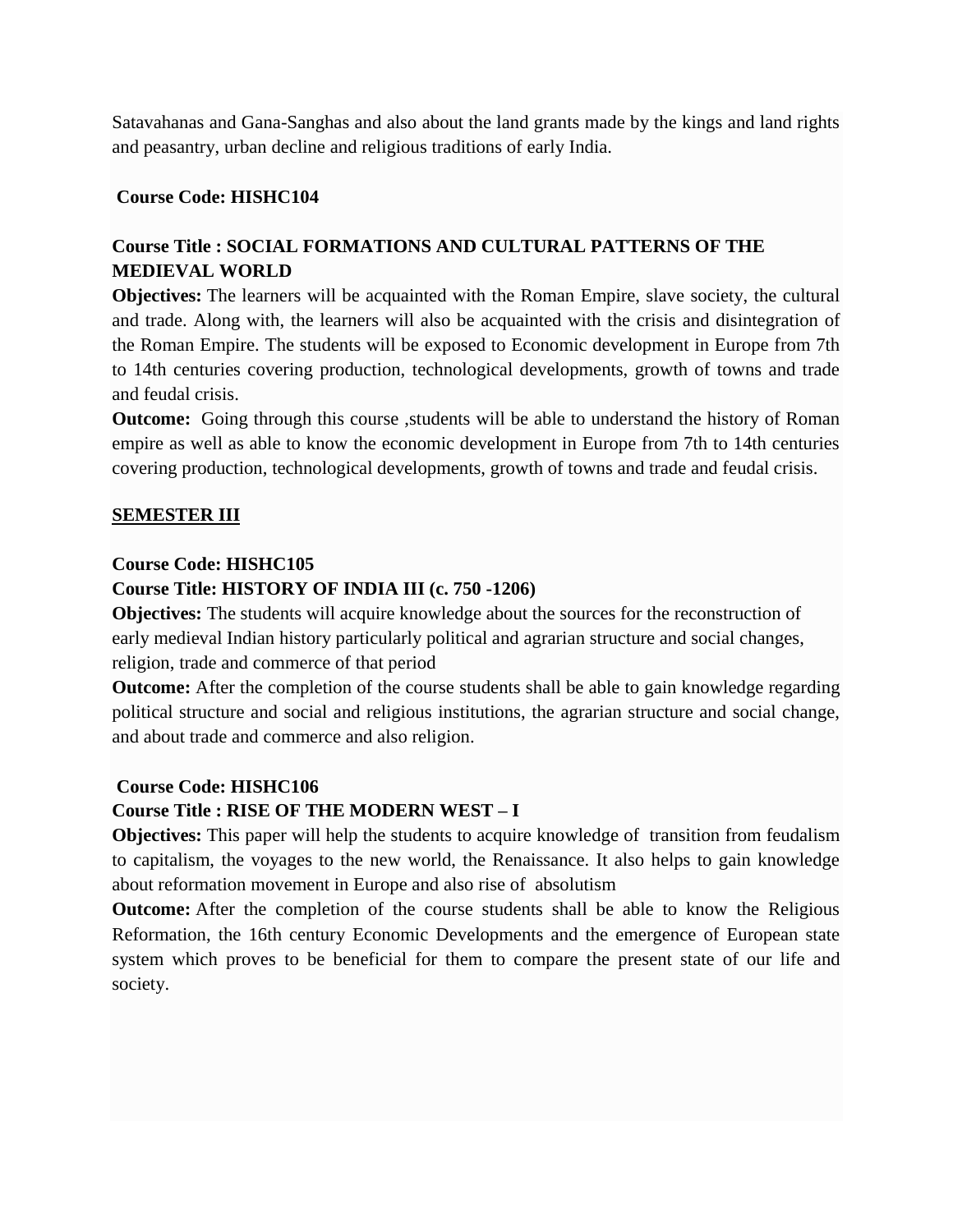#### **Course Code: HISHC107**

#### **Course Title : HISTORY OF INDIA IV (c.1206 – 1550)**

**Objectives:** The objective of this paper is to give knowledge to the students regarding the sources, vernacular histories and epigraphy of Delhi Sultanate and their political structure. It also give knowledge of the emergence of Bahmani &Vijaynagara Empire.

**Outcome:** After the completion of the course students shall be able to know the social and economic developments, the religion, society and culture during the late medieval India particularly in early medieval period.

#### **SEMESTER IV**

#### **Course Code: HISHC108**

#### **Course Title : RISE OF THE MODERN WEST – II**

**Objectives:** This paper will help the students to know about the  $17<sup>th</sup>$  century European crisis, the English Revolution and also modern scientific revolution. It also help the students to aquair knowledge about enlightenment in European countries and American revolution.

**Outcomes:** Going through this course students shall be able to know scientific development from Renaissance to 18<sup>th</sup> century, growth of mercantilism end of Absolute Monarchy and growth of enlightenment Monarchy, the American Revolution.

#### **Course Code: HISHC109**

#### **Course Title : HISTORY OF INDIA V (c. 1550 – 1605)**

**Objectives:** The students will have information regarding the Persian sources and vernacular literary traditions. They also acquire knowledge about the polity. Society and religion during Mughal rule.

**Outcomes:** After the completion of the course students shall be able to know the growth and consolidation of the Mughal Empire Mughal policies in the North West Frontier and the Deccan, the land rights and revenue system, agriculture, trade under the Mughals Political and religious ideas of the period concerned.

#### **Course Code: HISHC1010**

#### **Course Title : HISTORY OF INDIA VI (c. 1605 – 1750)**

**Objectives:** The learners will have an idea about the various sources and historiography of the later Mughal period and also the culture and economy of that period.

**Outcomes:** After the completion of the course students shall be able to know expansion of the Mughal rule during the later Mughals till Aurangjeb and his religious policy. religious institutions, decline of the Mughal Empire, growth of regional polities and state formation under the Rajputs and the Marathas. Students also be benefitted by knowing the trade, craft, monetary and market system, urban centers and Indian Ocean trade network of the period.

#### **SEMESTER V**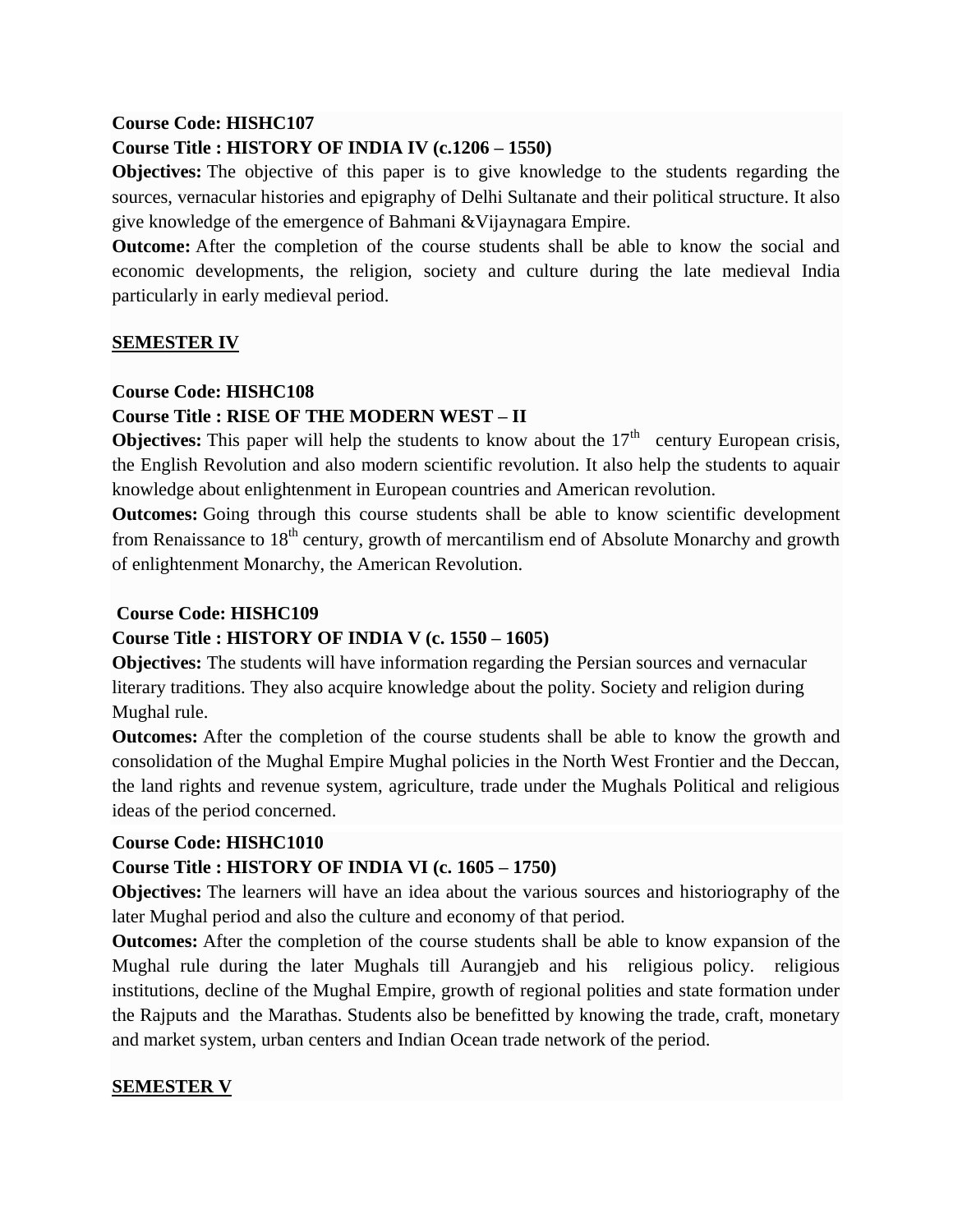#### **Course Code: HISHC1011**

#### **Course Title : HISTORY OF MODERN EUROPE – I (c. 1780 – 1939)**

**Objectives:** The objective of this course is to help the students to be acquainted with the various factors that led to the French Revolution of 1789 and the Art and Culture of the Revolution era.It also helps student to know about Capitalist Industrialization and Social and Economic transformation and the World War I and World War II.

**Outcome:** After the completion of the course students shall be able to know the Restoration of royal dynasties, the radical movements, the evolution of social classes, Industrialization, the First World War and Administrative Reorganization in Italy and Germany.

#### **Course Code: HISHC1012**

#### **CO12: HISTORY OF INDIA VII (c. 1750 – 1857)**

**Objectives:** The Paper tries to examine the condition of India in colonial period  $\pm$ . e. in the field of politics, economy and also the resistance from Indian

**Outcomes:** By studying this course students shall be able to know that this transition of the political and economic scenario of India and also resistance faced by the British from the natives.

#### **SEMESTER VI**

#### **Course Code: HISHC1013**

#### **Course Title : HISTORY OF INDIA VIII (c. 1857 – 1950)**

**Objectives:** The paper is designed to highlight the growth of Indian Nationalism and the National Movement for Freedom.

**Outcomes:** After the completion of the course students shall be able to know about the Indian nationalism and responses of the various sections of the people. They will also know the initial transition from the Colonial to the Post-Colonial era.

## **Course Code: HISHC1014 Course Title: HISTORY OF MODERN EUROPE II (c. 1780 -1939)**

**Objectives:** The prime aim of this Paper is to acquaint the Students with the knowledge of Liberal Democracy, Working Class Movements and Socialism in the 19th and 20th Centuries. **Outcomes:** This course will definitely help the students to know the crisis of Feudalism in Russia and Experiments in Socialism, War and Crisis: c. 1880-1939 and Post 1919 political development, Cultural and Intellectual Developments since c. 1850.

#### **DISCIPLINE SPECIFIC ELECTIVE (Hons)**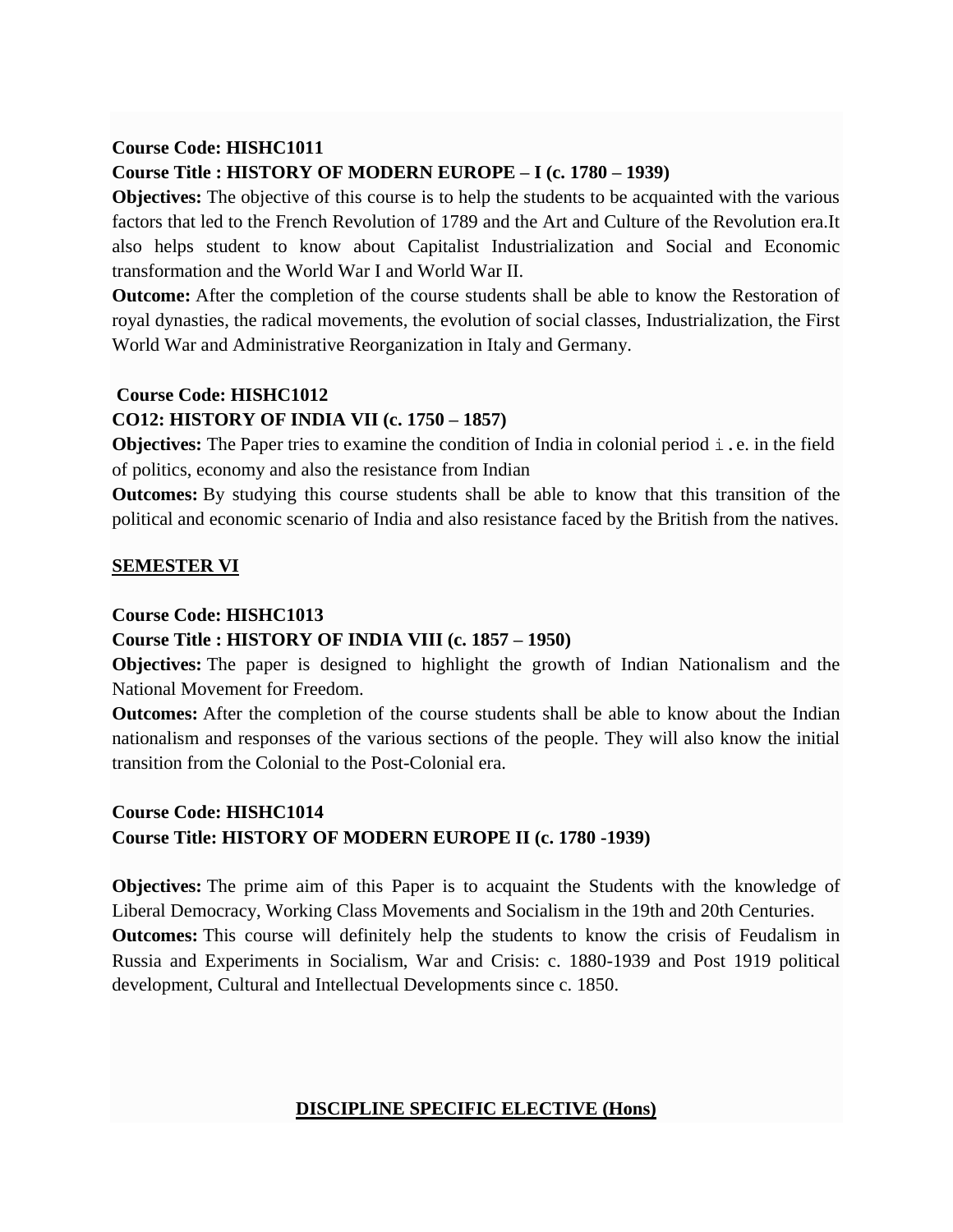#### **SEMESTER V**

#### **Paper 1 Course Code :HISHDSE 501**

## **Course Title : EARLY AND MEDIEVAL ASSAM TILL 1826**

**Objectives:** The objective of this paper is to give a outline of the history of Assam from the 13th century to the occupation of Assam by the English East India Company

**Outcome:** This course will help the students to acquaint with major stages of developments in the political, social and cultural history of the state during the period.

#### **Paper II**

#### **Course Code : HISHDSE502**

#### **Course Title : HISTORY OF MODERN ASSAM: 1826 –1947**

**Objectives:** The course aims to give knowledge to the students with the socio-political and economic developments in Assam after the Ahoms.

**Outcome:** After the completion of the course students shall be able to understand the growth of Nationalism and the role of people and the Provinces in the National Movement for independence.

#### **SEMESTER VI (Any Two)**

**Paper III**

#### **Course Code : HISHDSE601**

#### **Course Title : Social and Economic History of Assam**

**Objectives:** The objective of this course is to acquaint the students with the development of Caste, Social Classes and Occupational Groups in ancient, medieval and modern Assam and also the religion Beliefs and Practice.

**Outcome:** After the completion of the course students shall be able to understand land grant, trade, Society, the Neo-Vaishnavite Movement Patriarchy, *Satra* Institutions, Agriculture and Trade in Medieval Assam, the Growth of Modern Education and role of the Missionaries, Middle Class, Agriculture, Tea Industry and Transport System in Colonial Assam.

#### **Paper IV**

#### **Course Code : HISHDSE602**

#### **Course Title : Historiography**

**Objectives:** This course aims to introduce the students to the important issues related to historical method including significant, historical trends and issues related with the historian's craft.

**Outcome:** After the completion of the course students shall be able to understand evolution of historiography, renaissance to enlightenment historiography and development of history writing in India in modern period.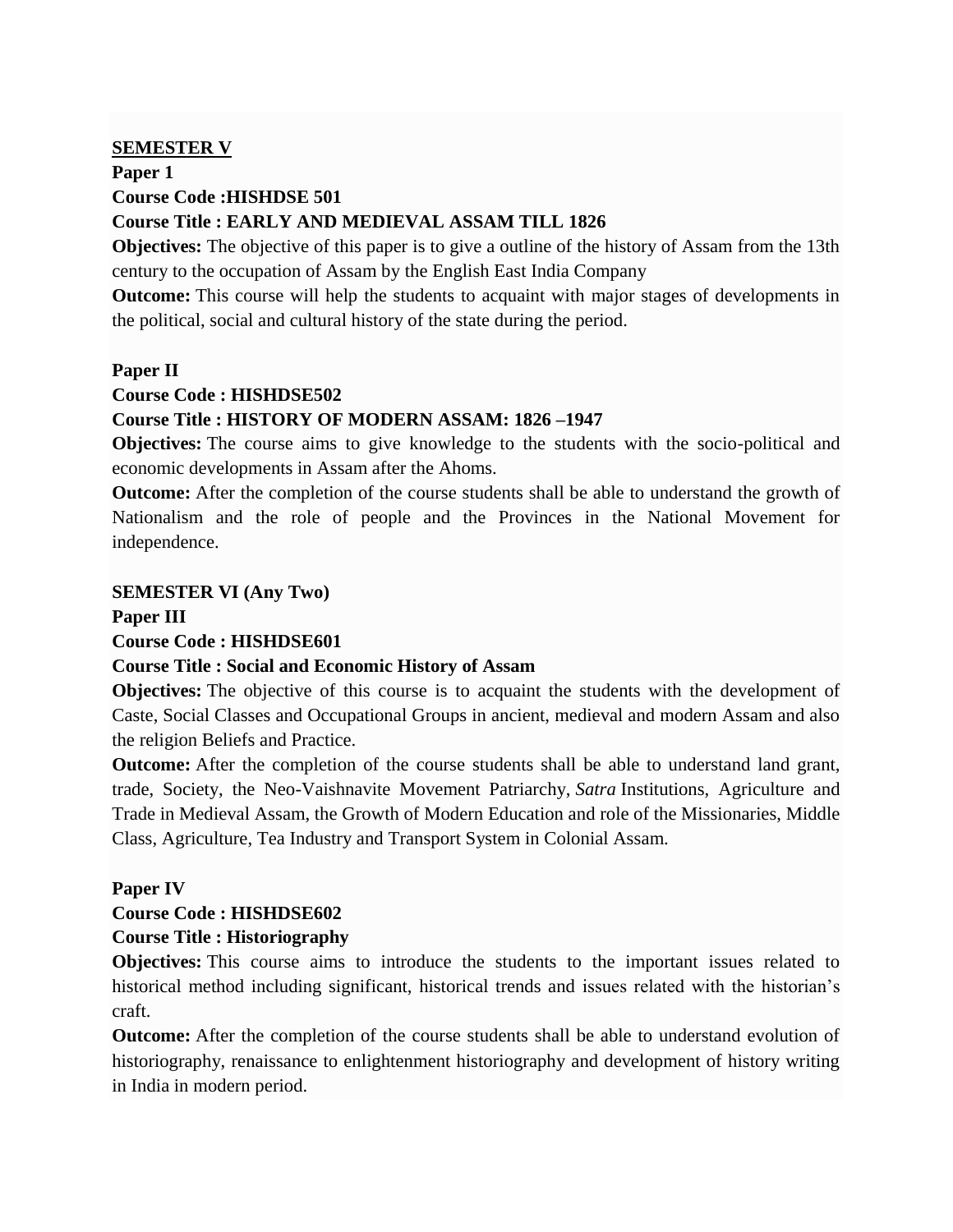## **Paper V Course Code : HISHDSE603 Course Title : HISTORY OF THE UNITED STATES OF AMERICA (c.1776-1945)**

**Objectives:** This Course will give an account of the Colonization and Settlement of America, Capitalism .and America in World War

**Outcome:** After the completion of the course students shall be able to understand the American War of Independence , the Features of Constitution, the rule of Federalists and Republicans, Monroe Doctrine, the Civil War, Industrialization, Labour Movements, USA in World War I and II.

# **GENERIC ELECTIVE Interdisciplinary (Any four)**

#### **SEMESTER 1**

#### **Course Code : HISGE1**

#### **Course Title : HISTORY OF ASSAM ( 1228 –1826)**

**Objectives:** The objective of this paper is to give a general outline of the history of Assam from the 13th century to the occupation of Assam by the English East India Company in the first quarter of the 19th century and also acquaint the students with major stages of development in the political, social and cultural history of the state during the most important formative period.

**Outcomes:** After the completion of the course students shall be able to know the major stages of developments in the political, social and cultural history of the state of Assam during the Ahom rule.

#### **SEMESTER II**

#### **Course Code : HISGE2**

#### **Course Title : HISTORY OF INDIA FROM THE EARLIEST TIMES TO 1526**

**Objectives:** The objective of this paper is designed to give knowledge to the students with the general outline of the history of India from the known earliest times to the coming of the Mughals to India in the first quarter of the 16th century.

**Outcomes:** After the completion of the course students shall be able to get a a idea about the developments in all spheres of life during the period.

**SEMESTER III Course Code : HISGE3 Course Title : HISTORY OF INDIA: 1526 – 1947**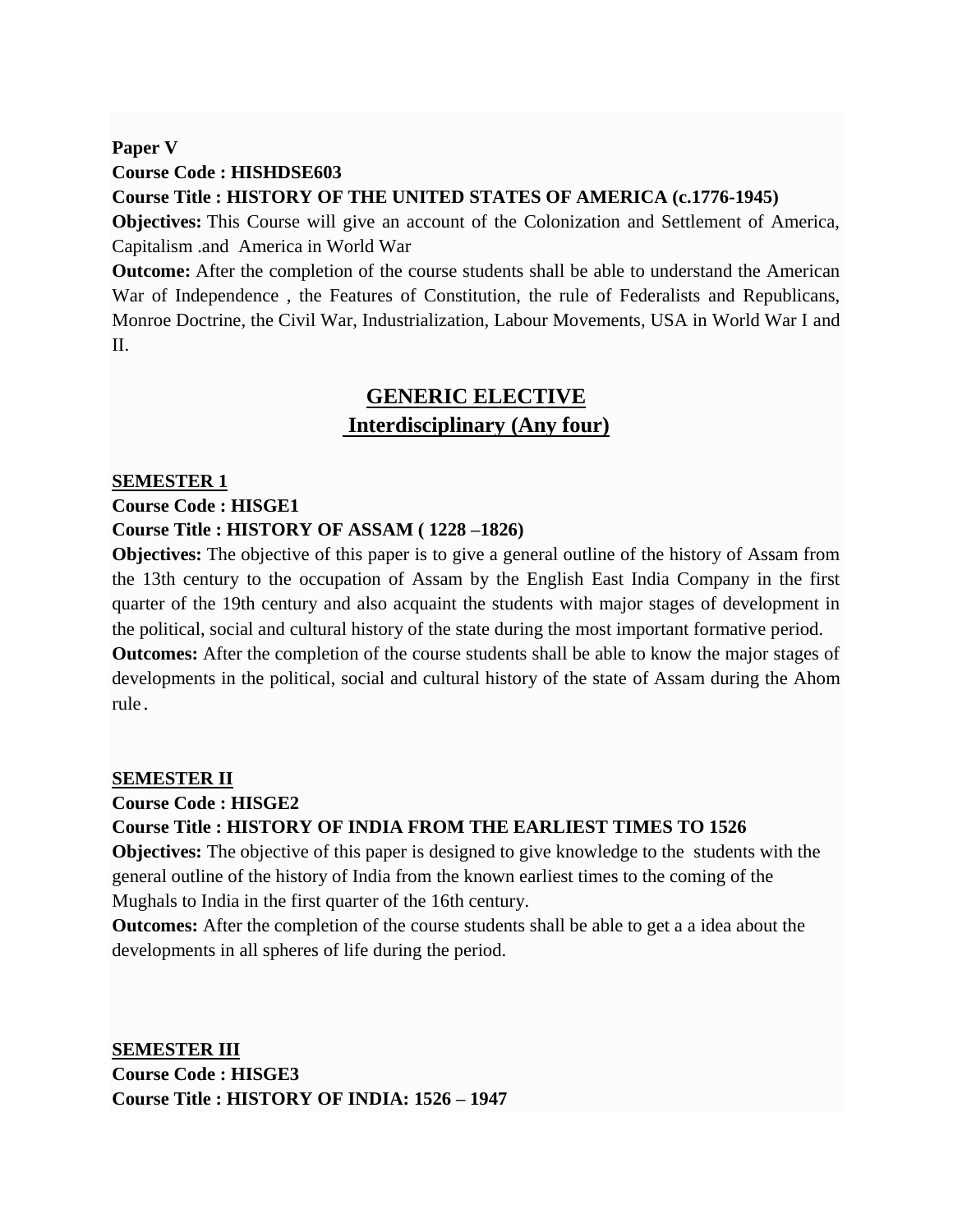**Objectives:** the aim of this paper is to acquaint the students with the knowledge of political, social, cultural and economic affairs in India from the foundation of the Mughal Empire in 1526 till Independence in 1947.

**Outcomes:** After the completion of the course students shall be able to know Political Conditions in Northern India in the beginning of the 16th century, British Conquests of India – British occupation of Bengal, Anglo-French rivalry-the Battle of Plassey and its effects.

## **SEMESTER IV (any one)**

#### **Course Code : HISGE 4.1**

#### **Course Title : HISTORY OF EUROPE: 1453-1815**

**Objectives:** The objective of this paper is to acquaint the students with the major developments in European political and economic scenario from the period of Renaissance till the end of the French Revolution.

**Outcome:** After the completion of the course students shall be acquainted with the knowledge of renaissance, reformation, thirty years war and colonial expansion of that period.

#### **Course Code : HISGE 4.2**

#### **Course Title : History of Modern Assam (1826-1947)**

**Objectives:** This course is designed to acquaint the students with the knowledge of Assam History from Yandaboo treaty to India's Independence.

**Outcome:** After the completion of the course students shall be able to get knowledge of political condition in Assam on the eve of the British rule. This paper also attempts to bring the students to understand the social and economic conflicts like Peasant uprising and role of Assam in freedom struggle.

**\*\*\*\*\*\*\*\*\*\*\*\*\*\*\*\*\*\*\*\*\*\*\*\*\*\*\*\*\*\*\*\*\*\*\*\*\*\*\*\*\*\*\*\*\*\*\*\*\*\*\*\*\*\*\*\*\*\*\*\*\*\*\*\*\*\*\*\*\*\*\*\*\*\*\*\*\*\*\*\*\*\*\*\*\*\*\*\*\*\*\*\*\*\*\*\*\*\*\*\*\*\*\*\*\*\*\*\*\*\*\*\*\***

**BA ( Non-Honours) ,CBCS Course Discipline Specific Course (DSC)**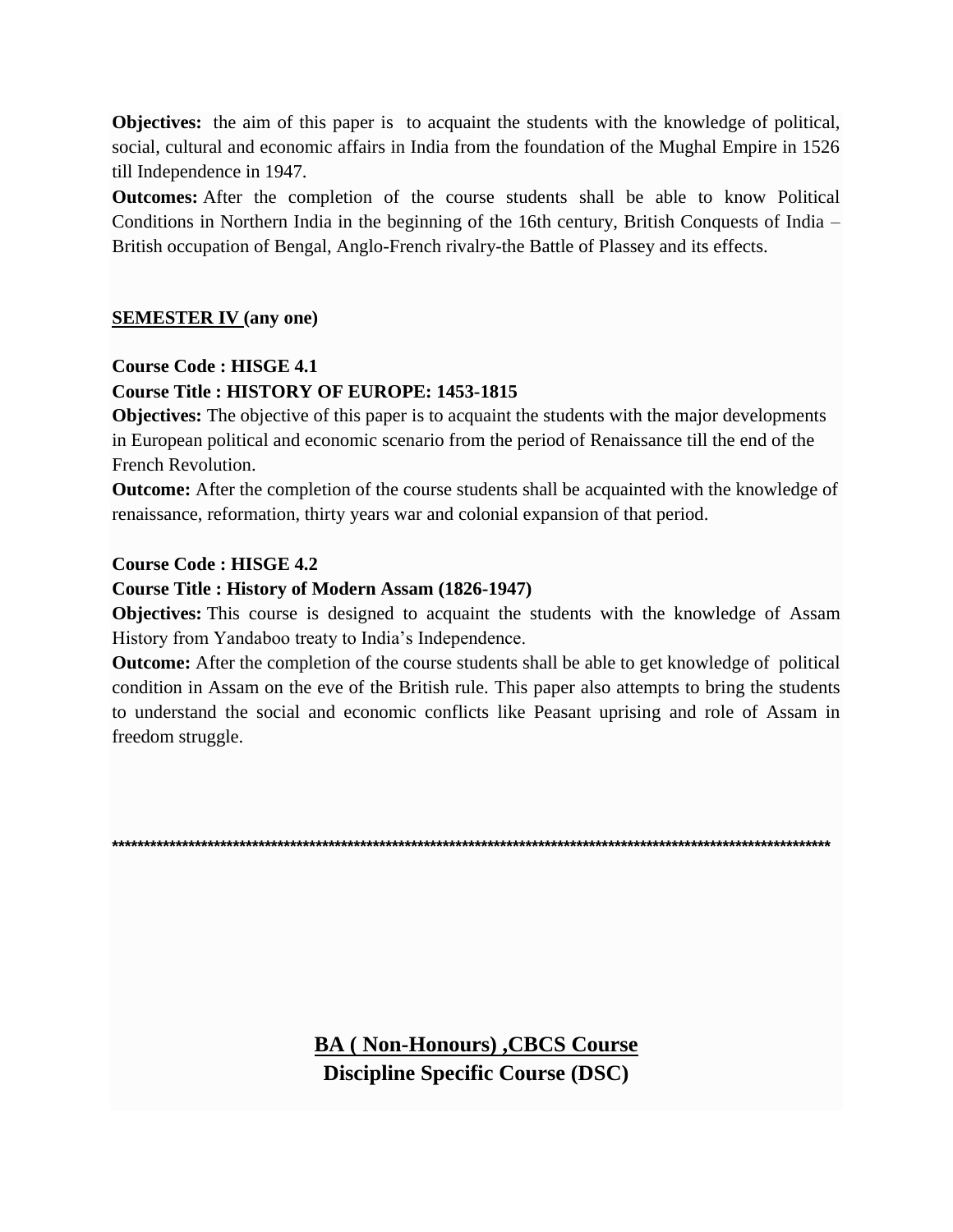#### **SEMESTER I**

### **Course Code : HISGC 101 Course Title : HISTORY OF ANCIENT INDIA**

**Objectives:** The prime objective of the paper is to acquainted the students with the knowledge of ancient India i.e. about the Harappa Civilization. Mahajanapada and post mahajanapada period including Guptas and political development of South India.

**Outcome:** By studying this paper the learners will come to know about the polity, society and culture of Ancient India.

#### **SEMESTER II**

#### **Paper II**

## **Course Code : HISGC 201 Course Title : HISTORY OF MEDIEVAL INDIA**

**Objectives:** This paper is designed to give knowledge about the polity of Delhi Sultanate and the Mughal period and also the political development of South India. This also focus on the rise of Marathas.

**Outcome:** The students will be able to know about the administration of Delhi Sultanate and Mughal Dynesty and also the rise of Marathas under Sivaji.and the religious condition of Medieval period.

#### **SEMESTER III**

**Paper III**

**Course Code : HISGC 301**

#### **Course Title : HISTORY OF MODERN INDIA**

**Objectives:** . The paper is formulate to give the knowledge of European advent and their establishment of colonial empire by the British By studying this paper the students will also gain knowledge about the freedom struggle in India.

**Outcome:** the outcome of the paper is that students will gain knowledge about the Modern Indian History including the British India and the struggle of Indian people to make their motherland free from British rule.

#### **SEMESTER IV**

**Paper IV**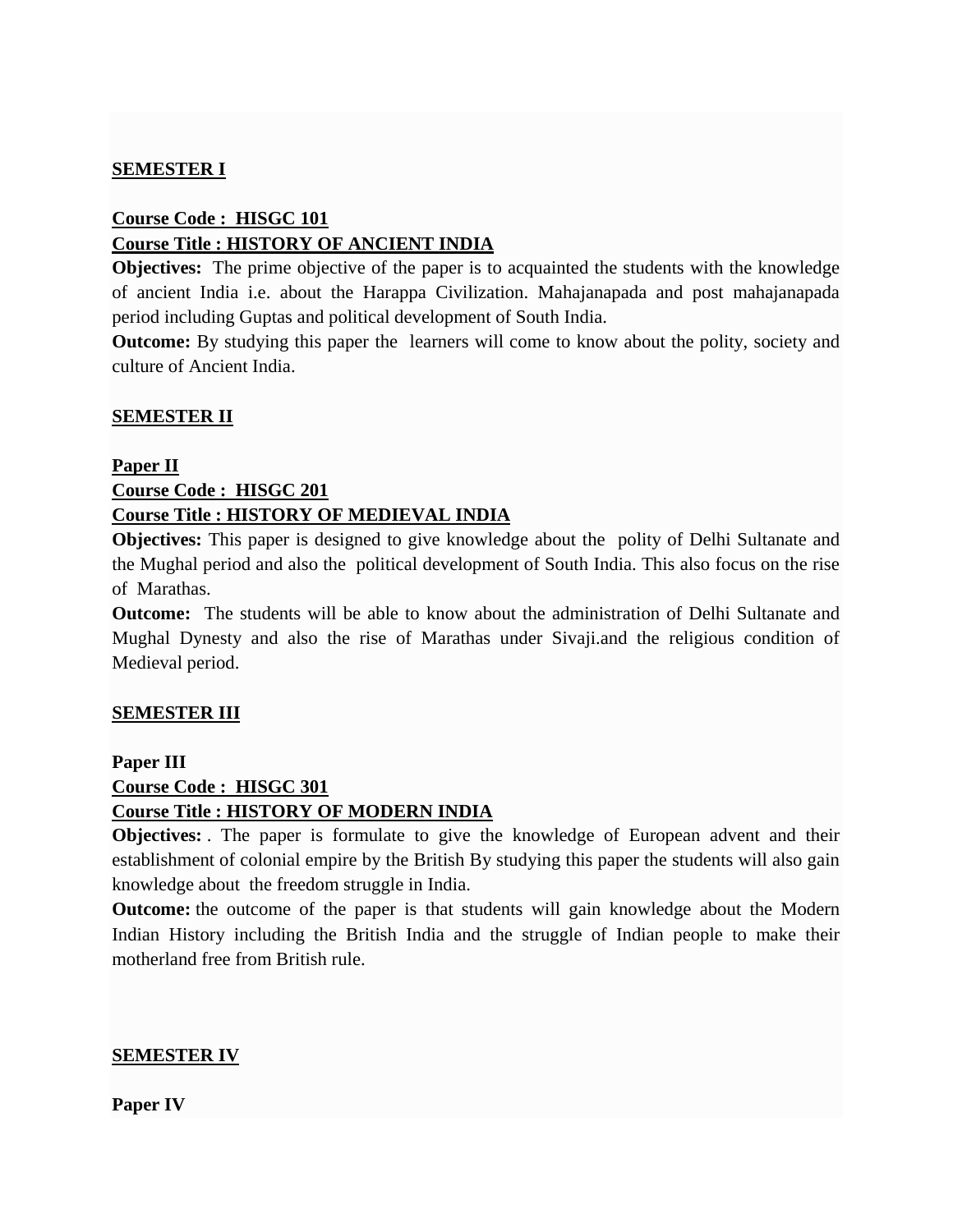## **Course Code : HISGC 401 Course Title : EARLY AND MEDIAVAL ASSAM TILL 1826**

**Objectives:** The objective of this paper is to give a outline of the history of Assam including the sources and then early dynasties that ruled the land and the Ahom rule and Bhakti movement. **Outcome:** This course will help the students to acquaint with major stages of developments in the political, social and cultural history of the state during the period.

## **SEMESTER V**

## **Course Code : HISGDSE1**

## **Course Title : RISE OF MODERN WEST**

**Objective :** This course is framed to give the learners knowledge about incidents happened in Europe from  $15<sup>th</sup>$  to the first part of  $19<sup>th</sup>$  century.

**Outcome** : the students will come to know about the renaissance happened in the early part of 15<sup>th</sup> century and the consequent incidents like Reformation Movement, Thirty years war, Colonial expansion, Scientific revolution, America war of Independence, , Rise of enlightenment, French Revolution and Vienna Congress.

## **SEMESTER VI**

## **Course Code : HISGDSE 2.1**

## **Course Title : HISTORY OF EUROPE ( 1815-1945)**

**Objectives:** The objective of this course is to help the students to be acquainted Vienna Congress , Unification of Italy and Germany. It also focuses on the rise of nationalism in European countries that led to the world war I and then World War II.

**Outcome:** After the completion of the course students shall be able to know the Political diplomacy existed in that period along with struggle of European people to achieve nationalism and about the World Wars.

## **Course Code : HISGDSE 2.2**

**Course Title : POLITY , SOCIETY AND ECONOMY OF MODERN ASSAM (1826-1947)**

**Objectives:** The course aims to give knowledge to the students with the socio-political and economic developments in Assam after the Ahoms.

**Outcome:** After the completion of the course students shall be able to understand the growth of Nationalism and the role of people and the Provinces in the National Movement for independence.

**\*\*\*\*\*\*\*\*\*\*\*\*\*\*\*\*\*\*\*\*\*\*\*\*\*\*\*\*\*\*\*\*\*\*\*\*\*\*\*\*\*\*\*\*\*\*\*\*\*\*\*\*\*\*\*\*\*\*\*\*\*\*\*\*\*\*\*\*\*\*\*\*\*\*\*\*\*\*\*\*\*\*\*\*\*\*\*\*\*\*\*\*\*\*\*\*\*\*\*\*\*\*\*\*\*\*\*\*\*\*\*\*\*\***

## **GENERIC ELECTIVE (INTERDISCIPLINARY )**